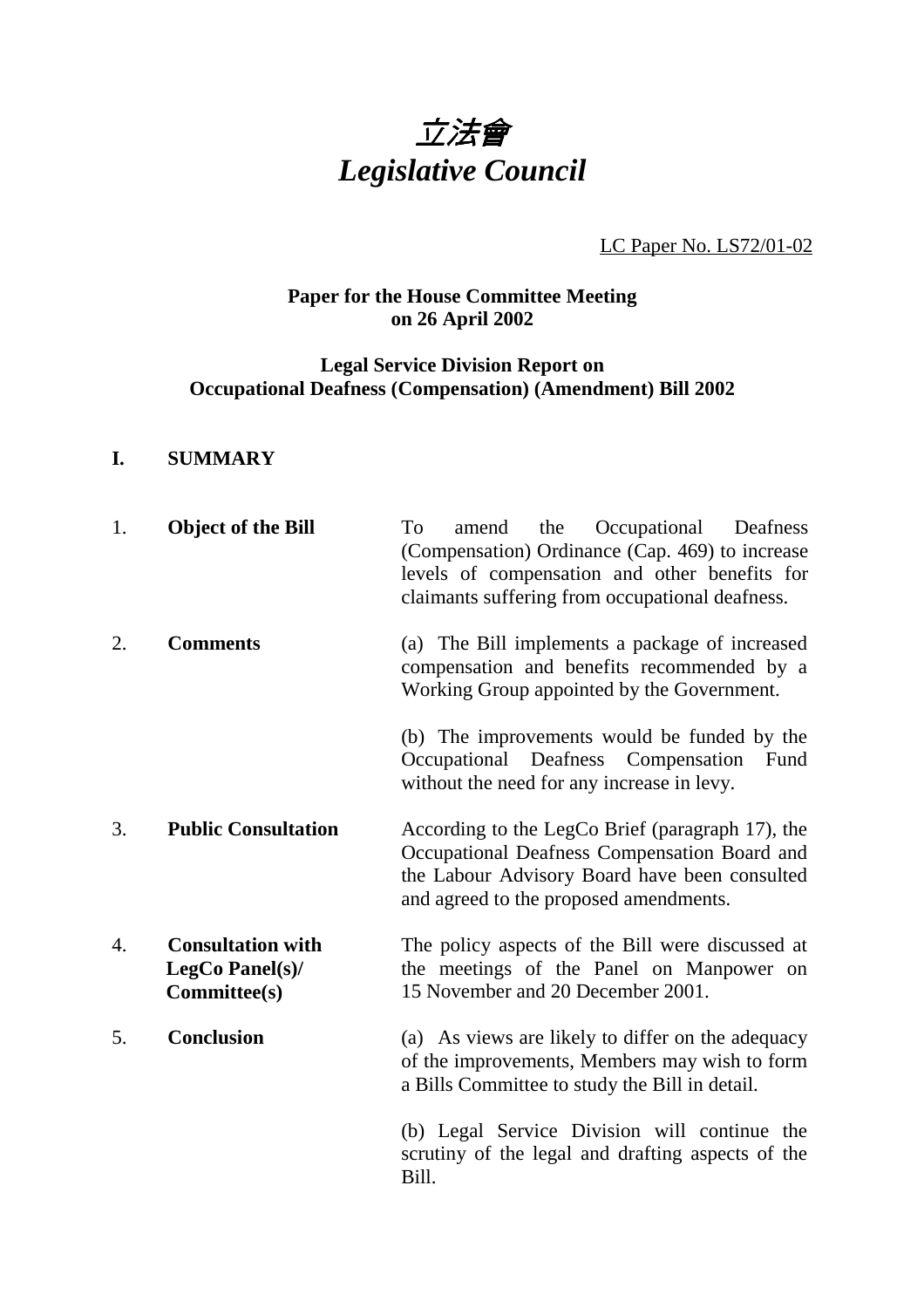#### **II. REPORT**

### **Object of the Bill**

To amend the Occupational Deafness (Compensation) Ordinance (Cap. 469) :-

- (a) to increase the minimum and maximum levels of compensation;
- (b) to adjust upwards the percentage of permanent incapacity of claimants caused by occupational deafness; and
- (c) to make provision for reimbursements for hearing assistive devices.

## **LegCo Brief Reference**

2. LD CR 244/711/2 issued by the Education and Manpower Bureau in March 2002.

## **Date of First Reading**

3. 17 April 2002.

#### **Comments**

4. The Occupational Deafness (Compensation) Ordinance (Cap. 469) ("the Ordinance") was passed in 1995 to set up a scheme for paying compensation to employees suffering from occupational deafness due to prolonged exposure to excessive noise in the workplace. The Occupational Deafness Compensation Board ("the Board") was established under the Ordinance to administer the scheme, namely, the Occupational Deafness Compensation Scheme ("the Scheme").

5. The Scheme is now funded by a levy of 2.3% imposed on the employees' compensation insurance premium paid by employers. Members may recall that the Employees Compensation Assistance (Amendment) Bill 2002 ("ECA Bill") was introduced by the Administration in February 2002 with a view to alleviating the financial difficulties faced by the Employees' Compensation Assistance Fund ("ECA Fund"), which is also funded by the levy imposed on the same employees' compensation insurance premium. It is proposed in the ECA Bill that, amongst other things, the levy rate for the Board be reduced by 1.1% in the period between 2002-03 and 2006-07 and by 0.5% thereafter. The ECA Bill is being scrutinized by a Bills Committee.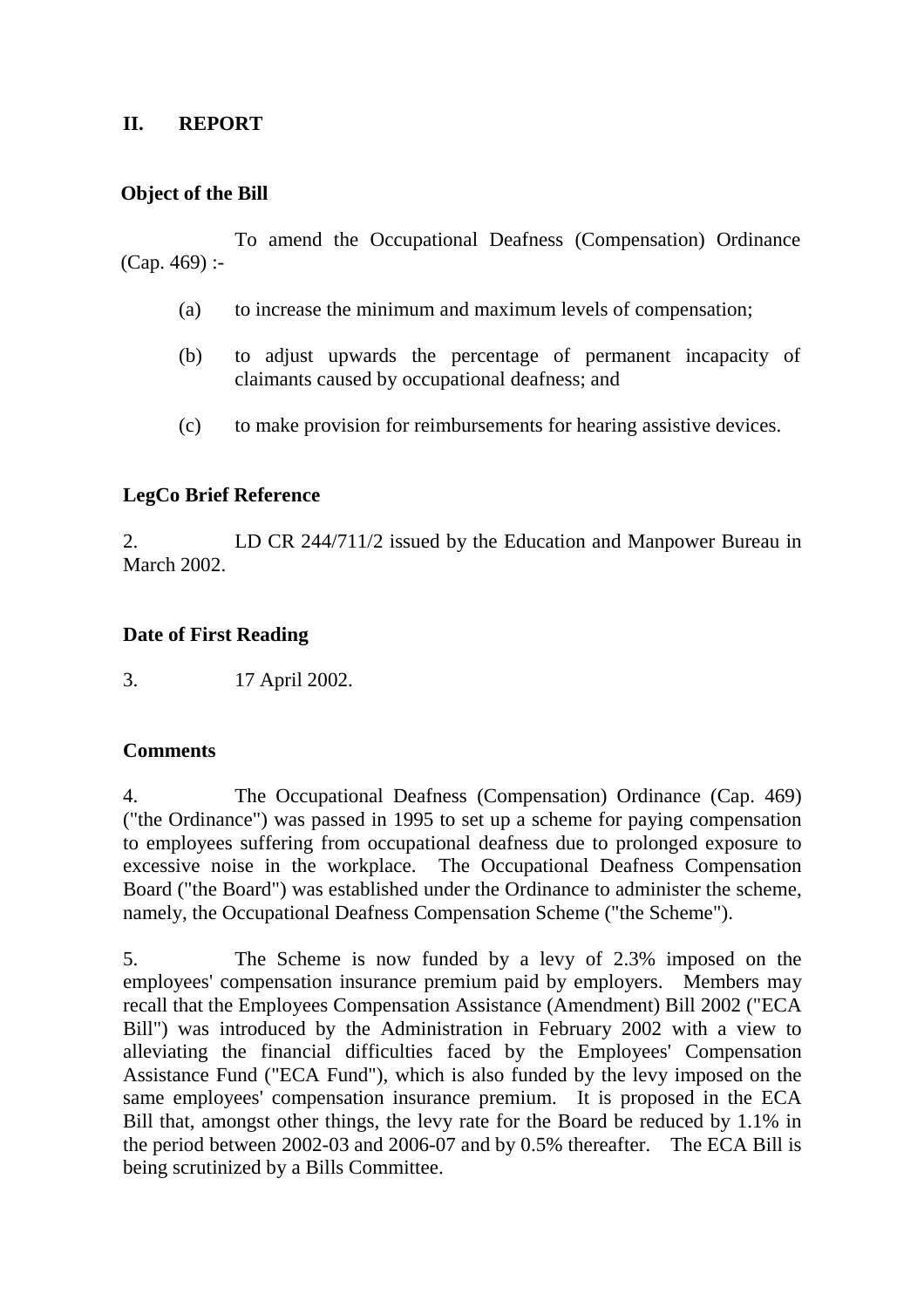6. To qualify for compensation, an applicant must meet the disability and occupational requirements provided in the Ordinance. An applicant must have suffered from sensorineural hearing loss amounting to a specified level in both ears.

7. In December 2000, the Commissioner for Labour appointed a Working Group to conduct a review of the Scheme and the present Bill seeks to implement the recommendations made by the Working Group.

8. The Bill seeks to make improvements to the Scheme in the following aspects:-

#### (a) The minimum and maximum levels of compensation

The minimum level of compensation will be raised from \$248,000 to \$341,000 and the maximum level from \$1,440,000 to \$2,016,000.

(b) Levels of permanent incapacity

The levels of permanent incapacity of a claimant according to the different degrees of hearing incapacity will be revised upwards, while maintaining the maximum level of 60%, that is, a total loss of hearing represents a 60% loss of earning capacity of a claimant. This will result in increased compensation.

(c) Expenses of purchasing, repairing and replacing hearing assistive devices

Claimants who are entitled to monetary compensation for permanent incapacity under the Ordinance will be provided with hearing assistive devices by way of reimbursement of their cost.

(d) 4 new specified noisy occupations

Workers in 4 more trades will be made eligible for compensation for occupational deafness. The 4 new specified noisy occupations are:

- (i) slaughterhouse employees working near the point of electrocution of pigs;
- (ii) mahjong parlour workers employed wholly or mainly to play mahjong;
- (iii) bartenders and waiters working near the dancing area in discotheques; and
- (iv) disc jockeys working in discotheques.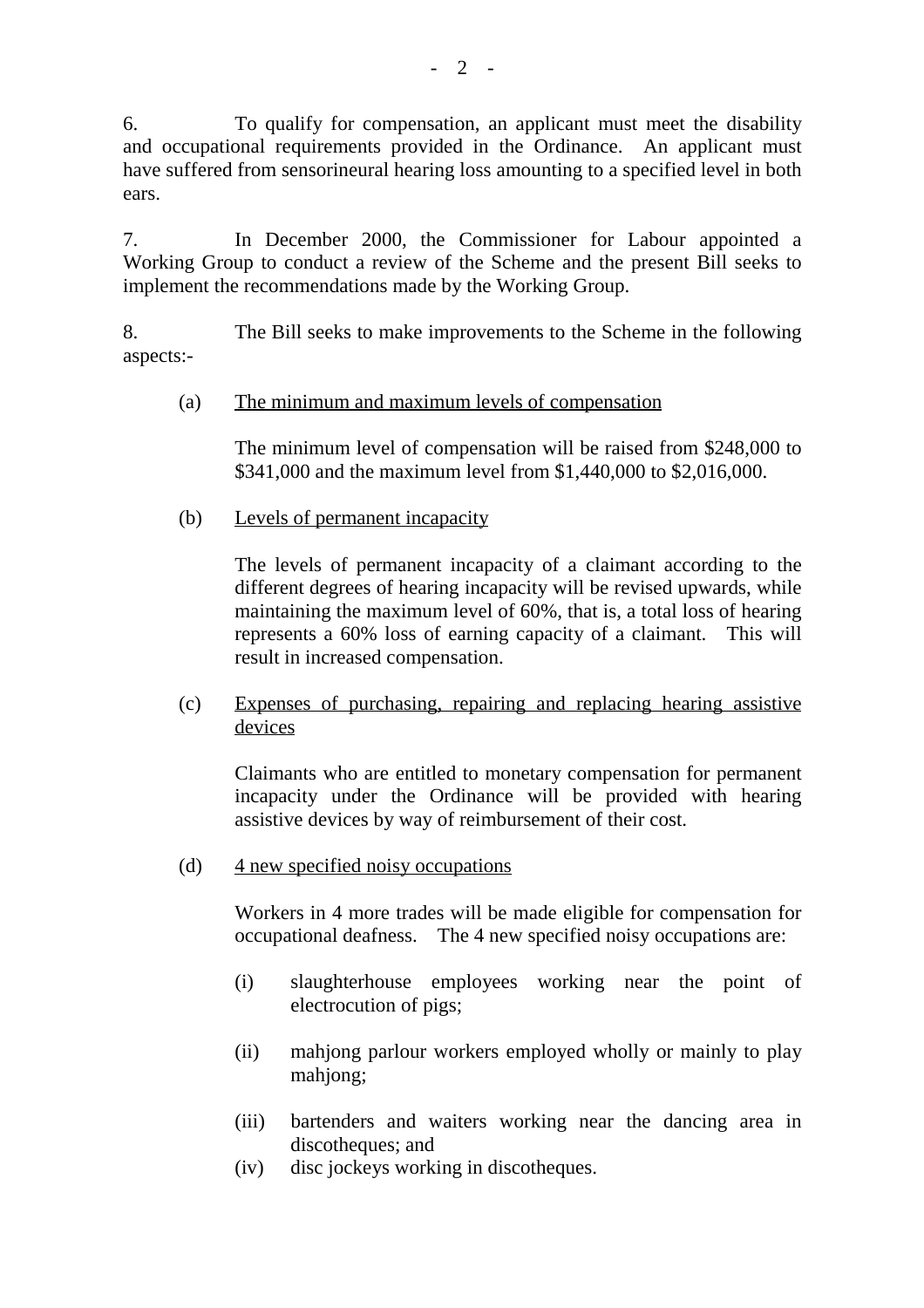#### (e) Rehabilitation programmes

The Board will be empowered to conduct or finance programmes for the rehabilitation of persons suffering from noise-induced deafness by reason of employment.

#### (f) No-pay leave in determining claimants' earnings

It is proposed that the Board may disregard no-pay leave taken with the employer's consent during the last 12 months' of employment in aggregate in determining a claimant's earnings for the purpose of calculating the compensation payable.

9. According to the Administration (paragraphs 7 and 22 of the LegCo Brief), increased payments as proposed in the Bill can be met by the levy rate on the employees' compensation insurance premium and there should not be additional compliance cost on the part of the business sector. In the LegCo Brief, the Administration has not provided a projection of the extra costs involved in the implementation of these proposals, but it has given the assessment that the Scheme should have sufficient financial resources to implement the proposed increased payments even after the levy income is reduced as a result of the ECA Bill.

#### **Public Consultation**

10. According to the LegCo Brief (paragraph 17), the Board and the Labour Advisory Board have been consulted and agreed with the proposed amendments.

#### **Consultation with LegCo Panel(s)/Committee(s)**

11. The Panel on Manpower was consulted on the relevant proposals at its meetings on 15 November and 20 December 2001. The following comments were made:-

(a) Some Members suggested that the reimbursable amount for the initial purchase of hearing assistive device should be fixed at \$10,000- 12,000 instead of \$6,000 as proposed in the Bill and the lifetime maximum amount for the purchase, repair and replacement of hearing assistive device should be fixed at \$25,000 instead of \$15,000 as also proposed.